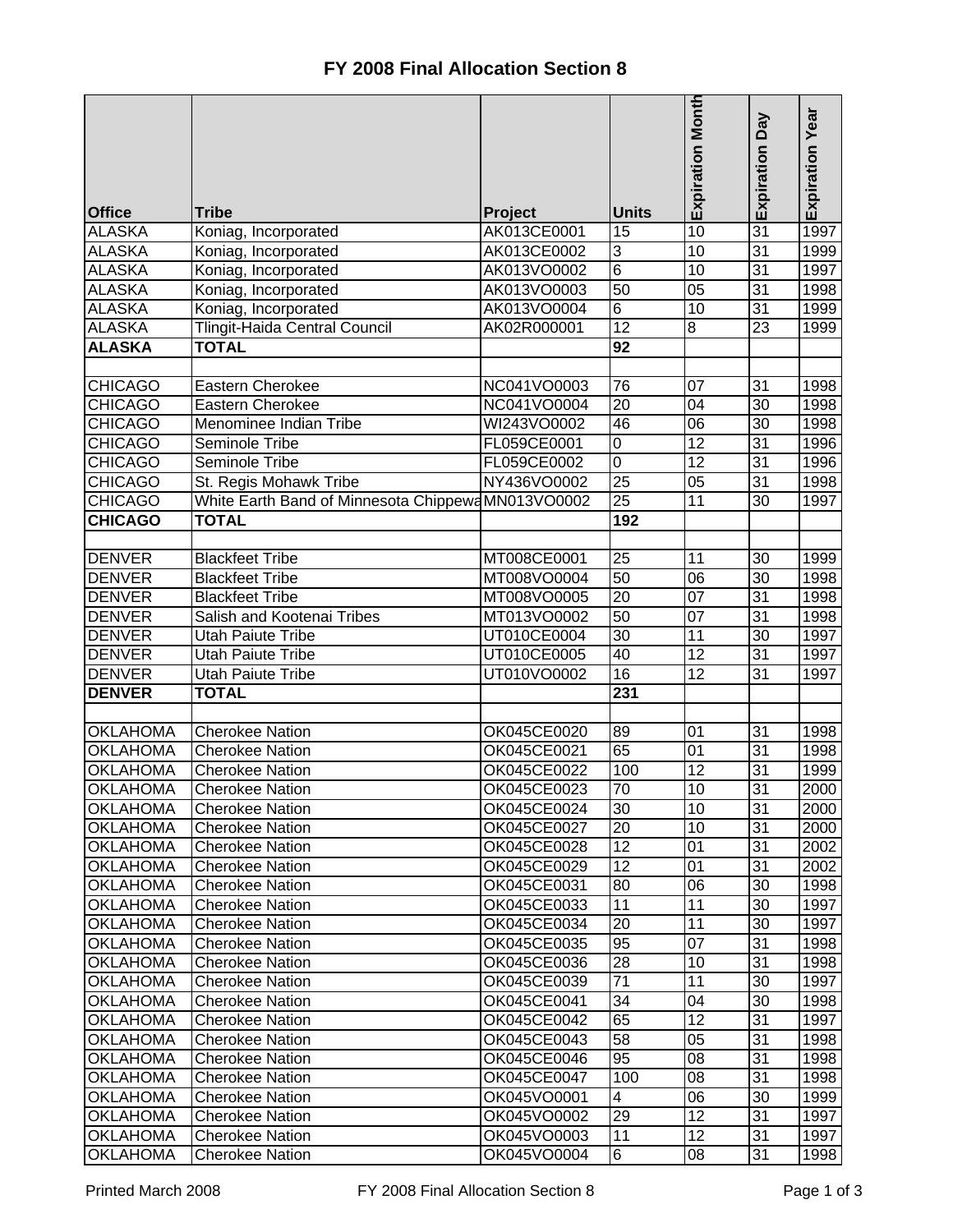|                 |                        |             |                         | Expiration Month | Veq             |                 |
|-----------------|------------------------|-------------|-------------------------|------------------|-----------------|-----------------|
|                 |                        |             |                         |                  | Expiration      | Expiration Year |
| <b>Office</b>   | <b>Tribe</b>           | Project     | <b>Units</b>            |                  |                 |                 |
| <b>OKLAHOMA</b> | <b>Cherokee Nation</b> | OK045VO0005 | 37                      | $\overline{03}$  | 31              | 1998            |
| <b>OKLAHOMA</b> | <b>Cherokee Nation</b> | OK045VO0005 | 9                       | 08               | 31              | 1998            |
| <b>OKLAHOMA</b> | <b>Cherokee Nation</b> | OK045VO0006 | 35                      | 09               | 30              | 2000            |
| <b>OKLAHOMA</b> | <b>Cherokee Nation</b> | OK045VO0007 | 35                      | 08               | 31              | 1998            |
| <b>OKLAHOMA</b> | <b>Cherokee Nation</b> | OK045VO0007 | $\overline{42}$         | 09               | 30              | 2000            |
| <b>OKLAHOMA</b> | <b>Cherokee Nation</b> | OK045VO0009 | $6\phantom{1}6$         | 11               | 30              | 1997            |
| <b>OKLAHOMA</b> | <b>Cherokee Nation</b> | OK045VO0010 | 6                       | 11               | $\overline{30}$ | 1997            |
| <b>OKLAHOMA</b> | <b>Cherokee Nation</b> | OK045VO0011 | 48                      | 06               | 30              | 1998            |
| <b>OKLAHOMA</b> | <b>Cherokee Nation</b> | OK045VO0012 | 14                      | 10               | $\overline{31}$ | 1998            |
| <b>OKLAHOMA</b> | <b>Cherokee Nation</b> | OK045VO0013 | 5                       | 10               | $\overline{31}$ | 1998            |
| <b>OKLAHOMA</b> | <b>Cherokee Nation</b> | OK045VO0014 | 46                      | $\overline{12}$  | $\overline{31}$ | 1999            |
| <b>OKLAHOMA</b> | <b>Cherokee Nation</b> | OK045VO0015 | 10                      | 12               | 31              | 1999            |
| <b>OKLAHOMA</b> | <b>Cherokee Nation</b> | OK045VO0016 | 13                      | 12               | $\overline{31}$ | 1999            |
| <b>OKLAHOMA</b> | <b>Cherokee Nation</b> | OK045VO0018 | 30                      | 08               | 31              | 1998            |
| <b>OKLAHOMA</b> | <b>Cherokee Nation</b> | OK045VO0048 | 30                      | 10               | 31              | 1998            |
| <b>OKLAHOMA</b> | Chickasaw              | OK047CE0021 | 12                      | 01               | 31              | 2002            |
| <b>OKLAHOMA</b> | Chickasaw              | OK047CE0022 | $\overline{12}$         | 01               | 31              | 2002            |
| <b>OKLAHOMA</b> | Chickasaw              | OK047CE0023 | $\overline{21}$         | 01               | $\overline{31}$ | 2003            |
| <b>OKLAHOMA</b> | Chickasaw              | OK047CE0026 | 20                      | $\overline{12}$  | $\overline{31}$ | 1997            |
| <b>OKLAHOMA</b> | Chickasaw              | OK047CE0031 | $\overline{5}$          | 11               | 30              | 1997            |
| OKLAHOMA        | Chickasaw              | OK047CE0033 | 82                      | 10               | 31              | 1997            |
| <b>OKLAHOMA</b> | Chickasaw              | OK047CE0034 | 48                      | 06               | 30              | 1998            |
| <b>OKLAHOMA</b> | Chickasaw              | OK047CE0035 | 129                     | 08               | 31              | 1998            |
| <b>OKLAHOMA</b> | Chickasaw              | OK047CE0036 | 15                      | 08               | 31              | 1998            |
| <b>OKLAHOMA</b> | Chickasaw              | OK047CE0037 | 40                      | 12               | 31              | 1997            |
| <b>OKLAHOMA</b> | Chickasaw              | OK047CE0039 | 4                       | 08               | 31              | 1998            |
| <b>OKLAHOMA</b> | Chickasaw              | OK047VO0008 | 7                       | 12               | 31              | 1997            |
| <b>OKLAHOMA</b> | Chickasaw              | OK047VO0009 | $\overline{7}$          | 12               | 31              | 1997            |
| <b>OKLAHOMA</b> | Chickasaw              | OK047VO0010 | 6                       | 12               | 31              | 1997            |
| <b>OKLAHOMA</b> | Chickasaw              | OK047VO0011 | 20                      | 02               | 28              | 1998            |
| <b>OKLAHOMA</b> | Chickasaw              | OK047VO0012 | 5                       | 11               | 30              | 1997            |
| <b>OKLAHOMA</b> | Chickasaw              | OK047VO0013 | $\overline{4}$          | 11               | 30              | 1997            |
| <b>OKLAHOMA</b> | Chickasaw              | OK047VO0014 | $\overline{\mathbf{4}}$ | 11               | 30              | 1997            |
| <b>OKLAHOMA</b> | Chickasaw              | OK047VO0015 | 3                       | 11               | 30              | 1997            |
| <b>OKLAHOMA</b> | Chickasaw              | OK047VO0016 | 5                       | 11               | 30              | 1997            |
| <b>OKLAHOMA</b> | Chickasaw              | OK047VO0017 | 63                      | 06               | 30              | 1998            |
| <b>OKLAHOMA</b> | Chickasaw              | OK047VO0018 | 60                      | 06               | 30              | 1998            |
| <b>OKLAHOMA</b> | <b>Choctaw Nation</b>  | OK049CE0006 | 25                      | $\overline{08}$  | 31              | 1998            |
| <b>OKLAHOMA</b> | <b>Choctaw Nation</b>  | OK049CE0009 | 14                      | $\overline{02}$  | 28              | 2002            |
| <b>OKLAHOMA</b> | <b>Choctaw Nation</b>  | OK049CE0010 | 10                      | $\overline{02}$  | 28              | 2002            |
| <b>OKLAHOMA</b> | <b>Choctaw Nation</b>  | OK049CE0011 | 96                      | 11               | 30              | 1997            |
| <b>OKLAHOMA</b> | <b>Choctaw Nation</b>  | OK049CE0012 | 168                     | 09               | 30              | 1998            |
| <b>OKLAHOMA</b> | <b>Choctaw Nation</b>  | OK049V00010 | 61                      | 06               | 30              | 1998            |
| <b>OKLAHOMA</b> | <b>Choctaw Nation</b>  | OK049VO0006 | 10                      | 11               | 30              | 1997            |
| <b>OKLAHOMA</b> | <b>Choctaw Nation</b>  | OK049VO0007 | 20                      | 11               | 30              | 1997            |
| <b>OKLAHOMA</b> | <b>Choctaw Nation</b>  | OK049VO0008 | 10                      | 11               | 30              | 1997            |
| <b>OKLAHOMA</b> | <b>Choctaw Nation</b>  | OK049VO0009 | 25                      | 02               | 28              | 1998            |
| <b>OKLAHOMA</b> | Peoria Tribe           | OK143CE0003 | 20                      | 09               | 30              | 1998            |
| <b>OKLAHOMA</b> | Peoria Tribe           | OK143CE0004 | 30                      | 09               | 30              | 1998            |